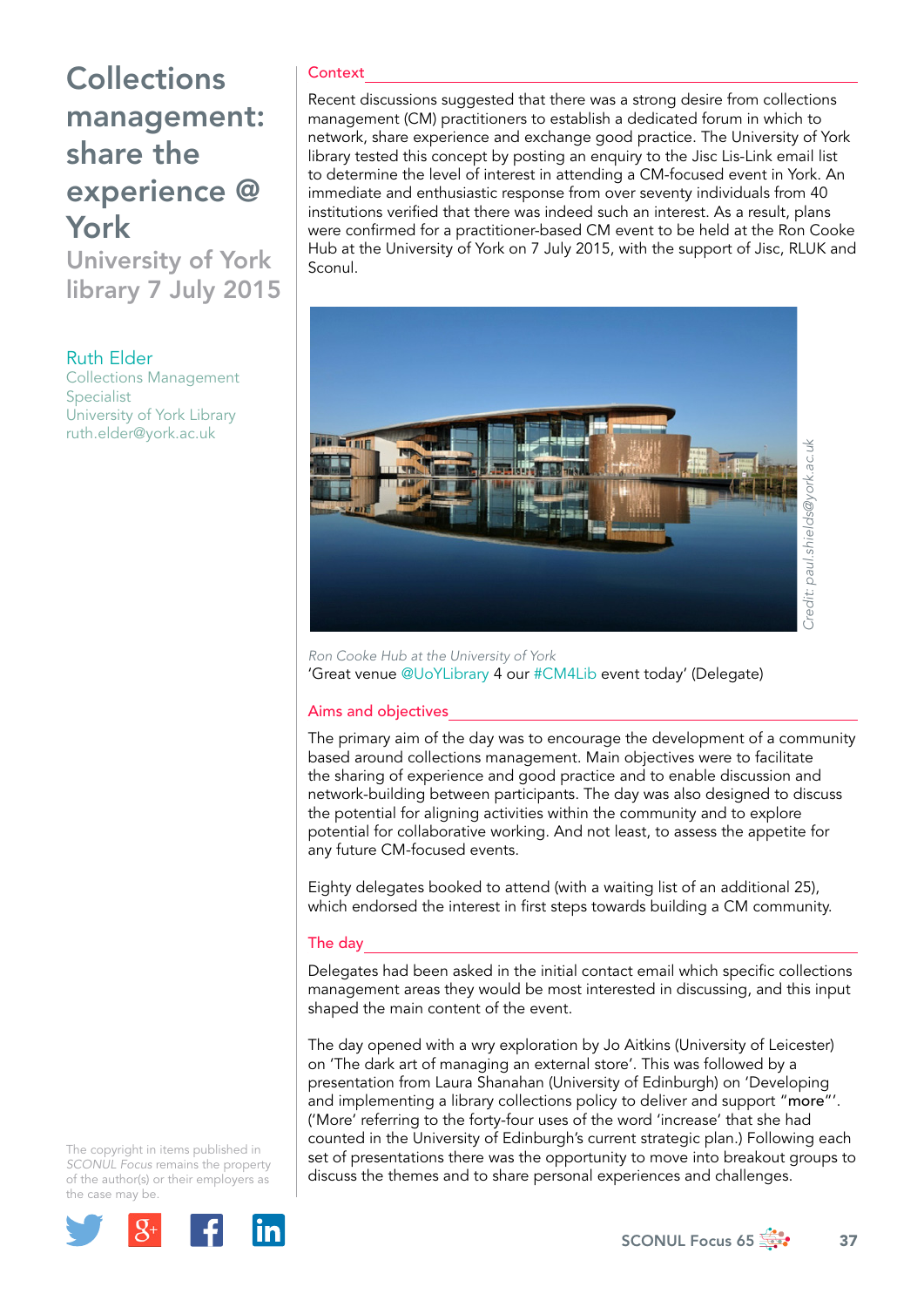## **Collections** management: share the experience @ York

University of York library 7 July 2015

The presentations continued with Helen Faulds (University of St Andrews) speaking on collections analysis collections at St Andrews. Rachel Kirkwood then gave a fascinating presentation on 'Collection development or data driven content curation?' at the University of Manchester, which gave plenty of opportunity for debate. Feedback from all the discussion groups was recorded on flip charts, and displayed for the rest of the day in the main meeting room, where delegates had the opportunity to consider comments and add their own thoughts.

The focus then turned to the potential opportunities offered through consortia working, with a short presentation on 'Collaborative collection management: SCURLS's experience' from Jill Evans (National Library of Scotland) and Richard Parsons (University of Dundee.)

This was followed by Mark Hughes (University of Swansea) discussing collections management collaboration in Wales through WHELF (the Wales Higher Education Library Forum).

The day concluded with a group discussion led by Neil Grindley (Head of Resource Discovery, Jisc) exploring what a collections management community might look like.

### Feedback

The response from the delegates both on the day and in the formal feedback was overwhelmingly positive. There was enthusiastic support that the event should be the first of many, and that opportunities should be grasped to build a community focused on collection management practices.

*'Great to be amongst a group of peers, all sharing the same challenges. Thank you very much for organising this event'*

*'This was the first conference that appears to focus on Collection Development and hopefully this will be the first of many'*

*'Very enjoyable day and nice to see so many others interested in Collections Management'* 

*'Enjoyed [#cm4lib.](https://twitter.com/hashtag/cm4lib?src=hash) Hitherto untapped area of interest for knowledge exchange judging today's turnout, and interesting things shared for all'*

*'Excellent event – thank you'*

Areas of common interest for future discussion, such as the management of gifts, the role of national agreements, support in analysing data and statistics, and use of the Copac Collections Management Tools were highlighted, suggesting that future events will not be short of material to focus on.

An initial review of the feedback immediately following the event highlighted some quick wins, which were implemented to take advantage of the level of interest and enthusiasm. This included setting up a dedicated Jisc collections management group email list (LIS-COLLECTION-MGMT), with over two hundred subscribers. Presentations from the day are available via the Copac Collections Management website. Plans are already in hand for a second practitioner event to be held in early 2016.

### **Conclusion**

This was an overwhelmingly positive day, with an enthusiastic audience who were engaged, knowledgeable and experienced in the area of CM. In particular it reached the CM practitioners who plan, organise and undertake CM work on a daily basis. It was very clear that there is significant interest in discussing CM issues at a practitioner level and in building a collections management community. This new level of engagement supplements, informs and gives

The copyright in items published in *SCONUL Focus* remains the property of the author(s) or their employers as the case may be.